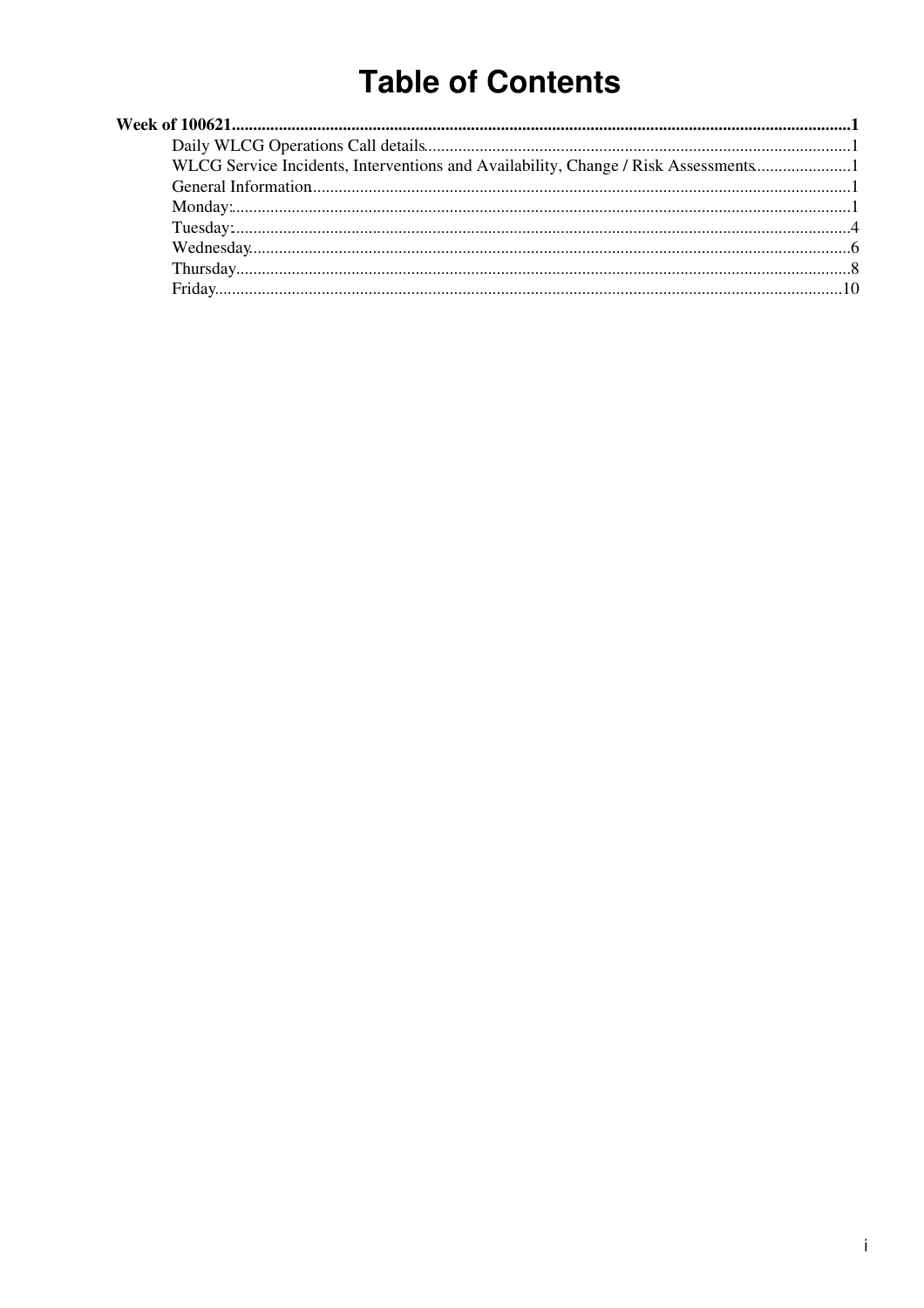# <span id="page-1-0"></span>**Week of 100621**

## <span id="page-1-1"></span>**Daily WLCG Operations Call details**

To join the call, at 15.00 CE(S)T Monday to Friday inclusive (in CERN 513 R-068) do one of the following:

- 1. Dial +41227676000 (Main) and enter access code 0119168, or
- 2. To have the system call you, click [here](https://audioconf.cern.ch/call/0119168) $\Phi$
- 3. The scod rota for the next few weeks is at [ScodRota](https://twiki.cern.ch/twiki/bin/view/LCG/ScodRota)

### <span id="page-1-2"></span>**WLCG Service Incidents, Interventions and Availability, Change / Risk Assessments**

| <b>VO Summaries of Site Usability</b> |       | <b>SIRs, Open Issues &amp; Broadcasts</b> | <b>Change</b><br>assessments |                         |                     |                                         |             |
|---------------------------------------|-------|-------------------------------------------|------------------------------|-------------------------|---------------------|-----------------------------------------|-------------|
| ALICE                                 | ATLAS | CMS                                       | LHCb☞                        | <b>WLCG</b> Service     | <b>WLCG</b> Service | <b>BroadcastCASTOR</b>                  |             |
|                                       |       |                                           |                              | <b>Incident Reports</b> | Open Issues         | $\archive\overline{\mathcal{C}}$ Change |             |
|                                       |       |                                           |                              |                         |                     |                                         | Assessments |

### <span id="page-1-3"></span>**General Information**

|                      | <b>General Information</b>    |                 |             | <b>GGUS</b><br><b>Information</b> | <b>LHC</b> Machine<br><b>Information</b> |
|----------------------|-------------------------------|-----------------|-------------|-----------------------------------|------------------------------------------|
| <b>CERNIT</b>        | M/W                           | <b>WLCG</b>     | <b>WLCG</b> | GgusInformation                   | Sharepoint site $\mathbb{Z}$ -           |
| status               | <b>PPSCoordinationWorkLog</b> | <b>Baseline</b> | Blogs       |                                   | Cooldown Status <sup>®</sup> -           |
| board $\blacksquare$ |                               | <b>Versions</b> |             |                                   | News                                     |

## <span id="page-1-4"></span>**Monday:**

Attendance: local(Jacek, Lola, Roberto, Jamie, Alessandro, Gavin, Jean-Philippe, Harry, Jan, Elena, [MariaDZ](https://twiki.cern.ch/twiki/bin/edit/LCG/MariaDZ?topicparent=LCG.WLCGDailyMeetingsWeek100621;nowysiwyg=1), Julia, Andrea, Simone, Oliver);remote(Michael, Gonzalo, Jon, Angela, Davide, Rolf, Rob, John, Ron, Gang).

- ATLAS [reports](https://twiki.cern.ch/twiki/bin/view/Atlas/ADCOperationsDailyReports)  •
	- ATLAS data taking plans changed on Saturday morning: project tag data10\_7TeV, data were ♦ exported
		- (<https://prod-grid-logger.cern.ch/elog/ATLAS+Computer+Operations+Logbook/13872><sup>®</sup>), NO ISSUES
	- ♦ GGUS problem when submitting normal/Team Tickts directly to sites: [GGUS:59213](https://ggus.eu/ws/ticket_info.php?ticket=59213)
	- $\blacklozenge$  LYON LFC: very slow access. GGUS:59219<sup>®</sup> [ JPB please add me in CC for LFC tickets! ] ◊ SAM tests not publishing LYON results: [GGUS:59233](https://ggus.eu/ws/ticket_info.php?ticket=59233)
		- ATLAS SAM dashboard not publishing LFC\_L results: ◊ <https://savannah.cern.ch/bugs/?69016>
- CMS [reports](https://twiki.cern.ch/twiki/bin/view/CMS/FacOps_WLCGdailyreports) -
	- T0 Highlights ♦
		- ◊ following machine schedule and taking data or not
		- ◊ latest schedule update, no collisions before Thursday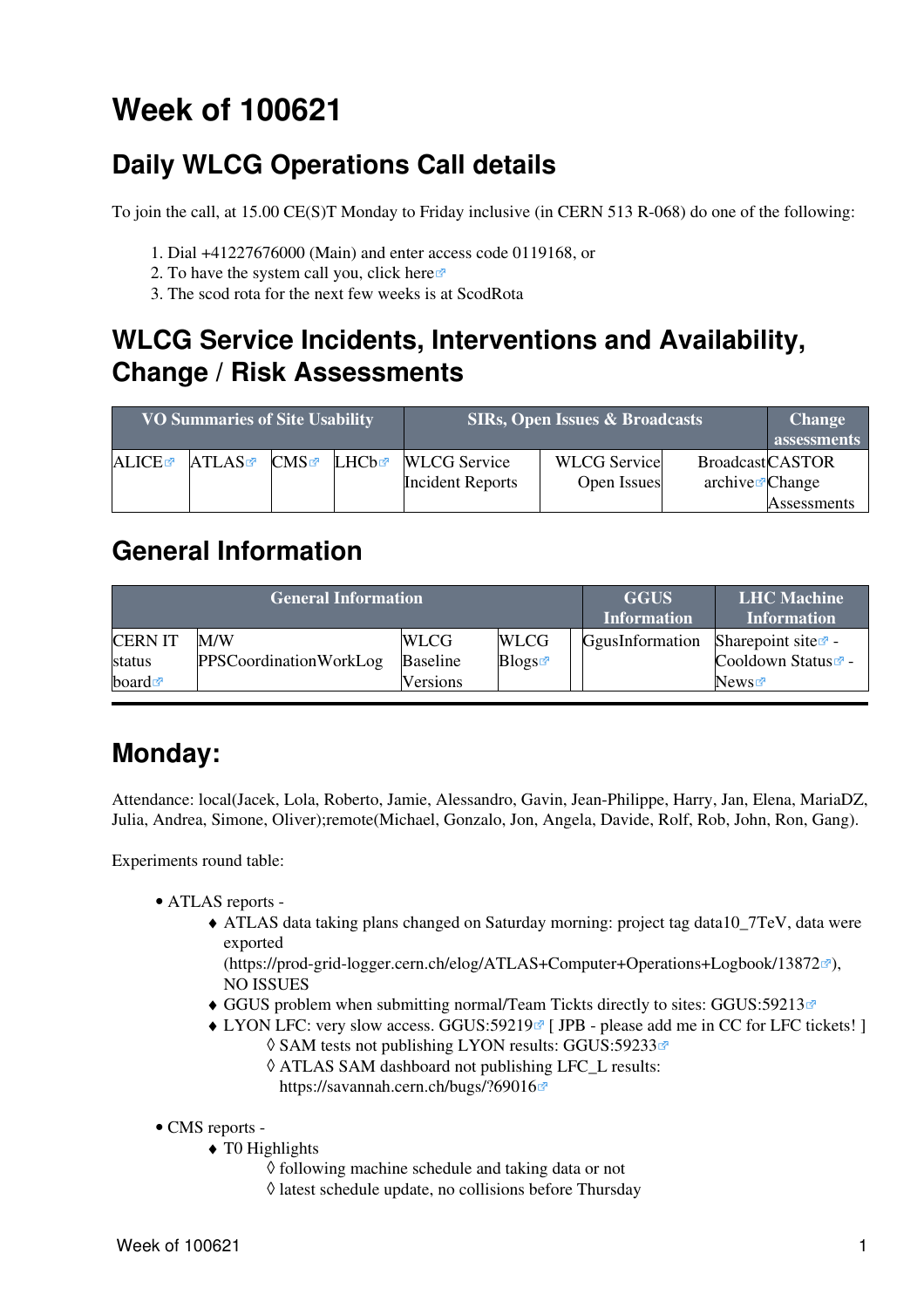- ◊ IT will replace old wns with new ones: T0 affected with 4 cmsrepack and 108 cmst0 boxes, not a problem because no data taking is ongoing anyway
- Disk server disappearing from the CMSCAFUSER pool still under investigation: ◊
- [https://gus.fzk.de/ws/ticket\\_info.php?ticket=59190](https://gus.fzk.de/ws/ticket_info.php?ticket=59190)<sup>®</sup>
- $\triangleleft$  T1 Highlights
	- WMS issues still not completely solved, two savannah tickets for tracking: ◊
		- ⋅ <http://savannah.cern.ch/support/?115119>
		- ⋅ <https://savannah.cern.ch/support/?115230>
	- CNAF still encounters transfer problems, sent GGUS team ticket: ◊ https://gus.fzk.de/ws/ticket info.php?ticket=59224<sup>®</sup> [ Wrong config on CNAF side on gridftp servers used by CMS. Root cause identified. Hope to fix by today ]
- T2 Highlights ♦
	- $\Diamond$  MC production as usual
- ALICE [reports](http://alien2.cern.ch/index.php?option=com_content&view=article&id=75&Itemid=129)<sup>®</sup> GENERAL INFORMATION: LHC10b reconstruction activities ongoing together with the reconstruction of the recovered 900 [GeV](https://twiki.cern.ch/twiki/bin/edit/LCG/GeV?topicparent=LCG.WLCGDailyMeetingsWeek100621;nowysiwyg=1) data (Pass2). In addition, there is an important analysis train ongoing and one MC cycle (pp, 7TeV). Raw data transfers have continued during the weekend with low speed rate
	- ◆ TO site
		- Good performance of the updated [CREAM](https://twiki.cern.ch/twiki/bin/view/LCG/CREAM) service (tested and validated this ◊ morning)
	- T1 sites
		- CNAF: The site admin announced this morning that the CE log file was showing ◊ some problems (associated to the user delegated proxy into [CREAM](https://twiki.cern.ch/twiki/bin/view/LCG/CREAM)). Apparently the update of the system to CREAM1.6 was causing such a problem. After the restart of the local services, the problem has dessapeared. It seems therefore associated to the local services, rather to the [CREAM](https://twiki.cern.ch/twiki/bin/view/LCG/CREAM) service itself.
	- ◆ T2 sites
		- ◊ IPNO: Local [CREAM](https://twiki.cern.ch/twiki/bin/view/LCG/CREAM)-CE not working (blparser service not alive). Alice contact person notified.
		- Trujillo: Authentication problems observed in the cream system at submission time. ◊ alice contact person at the site prevented
- LHCb [reports](https://twiki.cern.ch/twiki/bin/view/LHCb/ProductionOperationsWLCGdailyReports) -
	- Fairly busy week end with a lot of MC and reco-stripping (05) activities. No major issues to ♦ report.
	- During the weekend a critical SAM tests (SWDIR) has been changed and for some sites it ♦ was failing because of some wrong permissions set on some directories. This might well be a software deployment issue and has nothing to do with the shared area service itself. We rolled out to WARNING in case this happens but some sites (CNAF/GridKA) might result red for some time.
	- ◆ T0 site issues:
		- ◊ 2nd queue at CERN, supposed to be switched off last week, still appears in the site BDII and jobs been submitted through. Reopened the ticket.
		- Transparent-low-risk intervention to change the order of space token look up has it is ◊ currently done by SRM and reordering as described here. This fixes transfer problems reported last week due to a contention on the access of some files.
		- Dashboard SSB: does not update the information (input files for the feeders properly ◊ updated but information does not get propagated [GGUS:59231](https://ggus.eu/ws/ticket_info.php?ticket=59231) $\blacktriangleright$
		- LFC-RO disappeared from the topology in the SAMDB, no SAM test results ◊ available any longer ([GGUS:59193](https://ggus.eu/ws/ticket_info.php?ticket=59193) $\blacktriangledown$ ) \* T1 site issues:
		- ◊ none
	- T2 sites issues: ♦
		- ◊ UCD and UKI-LT2-UCL-HEP too many pilots aborting there ([GGUS:59216](https://ggus.eu/ws/ticket_info.php?ticket=59216) and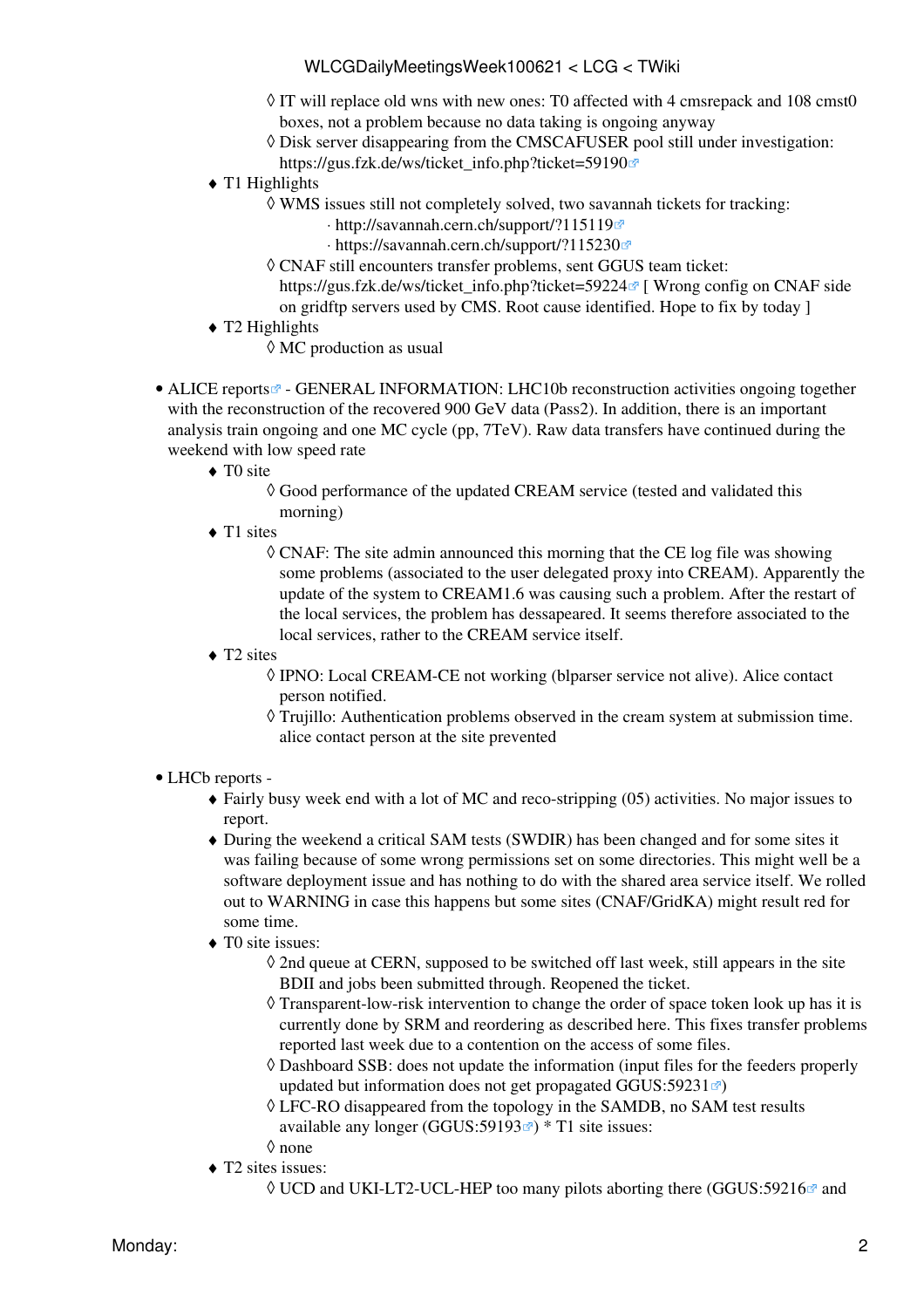#### [GGUS:59215](https://ggus.eu/ws/ticket_info.php?ticket=59215)<sup>2</sup>)

Sites / Services round table:

- BNL 3 points: 1) tomorrow network engineering will be upgrading core multi-level switches. 09:00 Eastern swap out H/A pair. No impact on production as switches will be swapped out gradually. 2) Need to work on publication of SE info to BDII without a CE. Concerns OSG - actively working with OSG on this point. Comes from fact that ATLAS moves files from T3 to non-OSG sites.Operational impact - working with OSG on it. Probably also an impact on LCG operations. 3) Missing site info in CERN BDII. Notice frequently (last Friday for ex) site info in OSG BDII but not at CERN BDII. Needs urgently to be resolved - has deep operations impact. Rob - had call about this Thursday evening. Not sure if site info not available at top level BDII. Seen at SAM BDII. Checking... Ale have seen info missing in both SAM and top-level BDII. Michael - what are measures and timeline for resolution.
- PIC ntr
- FNAL standard dCache w/e crash where pool manager became unresponsive typically happens ~once per month. Get paged and fix promptly. This time SAM tests check this didn't run for 2 1/2 hours - short downtime - 12% of a day charged against site.
- KIT ntr
- CNAF except for CMS issues ntr
- [IN2P3](https://twiki.cern.ch/twiki/bin/view/LCG/IN2P3)  since January have had WN crashes tried to find out why. Looks like I/O error which is now corrected by last kernel of RH. Discussion also on [HEPiX](https://twiki.cern.ch/twiki/bin/view/LCG/HEPiX) list - happens also at KIT and SLAC.
- [RAL](https://twiki.cern.ch/twiki/bin/view/LCG/RAL) intervention on disk server this morning. Part of ATLAS HOTDISK- had memory errors. Down for 2h to fix memory. Training day tomorrow so probably no phone in.
- ASGC this morning our BDII dead, then we fixed it by restarting.
- NL-T1 upgraded dCache today all OK.
- OSG saw handful of tickets over w/e. BDII issue already addressed above.
- CERN-PROD: Partial LFC SIR: •

<https://twiki.cern.ch/twiki/bin/view/PESgroup/IncidentLFCRO170610>.

- CERN-PROD: Hangs on lxplus (affecting AFS UI) AFS support are helping.
- GGUS issues:

Dear site administrators,

The DN string of the certificate used for signing GGUS alarm mails will change with the release on 23rd of June. Current DN: /C=DE/O=GermanGrid/OU=FZK/CN=ggusmail/gus.fzk.de

New DN: /C=DE/O=GermanGrid/OU=KIT/CN=ggusmail/gus.fzk.de

The alarm test after the release will be done using the new certificate.

Please update your alarm process if necessary.

Thank you.

Kind regards,

Guenter GGUS team

AOB: ([MariaDZ\)](https://twiki.cern.ch/twiki/bin/edit/LCG/MariaDZ?topicparent=LCG.WLCGDailyMeetingsWeek100621;nowysiwyg=1) Only one Tier1 acknowledged the announcement of the GGUS certificate DN change (one attribute changes from OU=FZK into OU=KIT). Sites, if you use DN-matching to accept GGUS emails, please make the change in time for Wed 2010/06/23 any time between 6 and 9am UTC, time when GGUS is down for the Release (announced in https://gus.fzk.de/pages/news\_detail.php?ID=414<sup> $\alpha$ </sup> and <https://goc.gridops.org/site/list?id=1505010> <sup>a</sup>). Issue tracked via <https://savannah.cern.ch/support/?115222> <sup>a</sup>

Monday: 3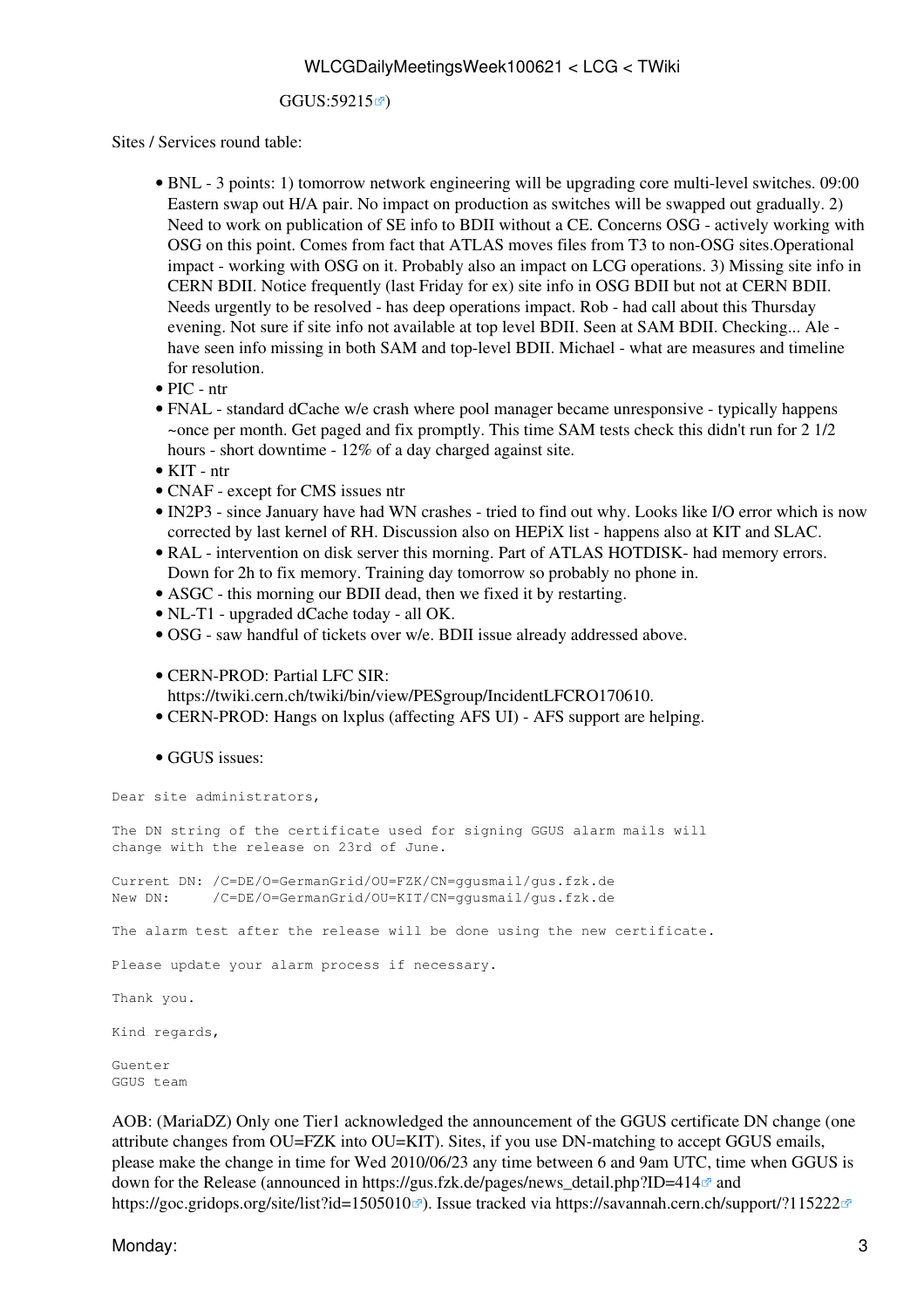([MariaDZ\)](https://twiki.cern.ch/twiki/bin/edit/LCG/MariaDZ?topicparent=LCG.WLCGDailyMeetingsWeek100621;nowysiwyg=1) The direct site notification unavailability in GGUS was due to a GOCDB4 problem. Some info in [https://cic.gridops.org/index.php?section=cod&page=broadcast\\_archive&step=2&typeb=C&idbroadcast=46951](https://cic.gridops.org/index.php?section=cod&page=broadcast_archive&step=2&typeb=C&idbroadcast=46951) GGUS developers already took preventive action to avoid remaining with GOCDB-fed fields empty in the future.

## <span id="page-4-0"></span>**Tuesday:**

Attendance: local(Jan, Roberto, Maarten, Oliver, Jamie, Elena, Jean-Philippe, Lola, Harry, [MariaDZ,](https://twiki.cern.ch/twiki/bin/edit/LCG/MariaDZ?topicparent=LCG.WLCGDailyMeetingsWeek100621;nowysiwyg=1) Alessandro, Laurence, Ricardo, Nilo, Jacek);remote(Gonzalo, Joel, Rolf, Ronald, Gang, Michael, Ronald, Angela, Rob).

- ATLAS [reports](https://twiki.cern.ch/twiki/bin/view/Atlas/ADCOperationsDailyReports)  •
	- ♦ ATLAS data taking plans : project tag data10\_7TeV, data are exported
	- ♦ No major problem
	- $\blacklozenge$  LYON LFC: very slow access. [GGUS:59219](https://ggus.eu/ws/ticket_info.php?ticket=59219)<sup> $\blacktriangledown$ </sup>, reported yesterday, the problem is not reproducible. The ticket is closed. It is not understood what caused the problem. [ JPB - need to look at logs. Ale - can we put JPB in contact with local experts? Rolf - can follow-up don't know if it has already been investigated. ]
	- ◆ SLS ATLAS storage monitor turning grey [GGUS:59237](https://ggus.eu/ws/ticket_info.php?ticket=59237) <sup>®</sup>. The problem is related to CRL not updated on CERN AFS. Reply from CERN in GGUS that the problem "fixed by itself", but investigations are ongoing. Re-appeared yesterday afternoon and today again.
	- Two spikes of errors in transfers from T0 to all Tiers-1's were observed this afternoon. GGUS ♦ 59262. All transfers completed from second attempt.
- CMS [reports](https://twiki.cern.ch/twiki/bin/view/CMS/FacOps_WLCGdailyreports) -
	- [Data Ops] ♦
		- Tier-0: expect new data end of this week (today?) and continuing high intensity data ◊ taking for the coming days after collisions have been established
		- ◊ Tier-1: in the tails of data re-processing, MC reprocessing still ongoing
		- ◊ Tier-2: busy with new MC requests
	- [Facilities Ops] ♦
		- Sites are encouraged to migrate their VOBOXes to SLC5 and install latest [PhEDEx](https://twiki.cern.ch/twiki/bin/view/LCG/PhEDEx) ◊ release.
			- At some point we won't be able to build [PhEDEx](https://twiki.cern.ch/twiki/bin/view/LCG/PhEDEx) SLC4 releases, and ⋅ additionally we could have a change on the [PhEDEx](https://twiki.cern.ch/twiki/bin/view/LCG/PhEDEx) DB schema, with a mandatory [PhEDEx](https://twiki.cern.ch/twiki/bin/view/LCG/PhEDEx) release available for SLC5 occurring.
			- ⋅ CMS would like sites to deploy these new VOBOXes during July.
	- ◆ T0 Highlights
		- ◊ following machine schedule and taking data or not
		- latest schedule update, possible collision tonight, 3X3 bunches (2 colliding bunches ◊ in the experiment), inst. lumi up to 5E29 (estimate)
		- ◊ one of the two CMS Frontend [WebTools](https://twiki.cern.ch/twiki/bin/edit/LCG/WebTools?topicparent=LCG.WLCGDailyMeetingsWeek100621;nowysiwyg=1) servers is not available since last Friday June 18. We need this machine because it is one of our two load balanced web frontends which serve all kinds of critical web services. GGUS ticket: https://gus.fzk.de/ws/ticket info.php?ticket=59254<sup> $\alpha$ </sup>, Remedy ticket https://remedy01.cern.ch/cgi-bin/consult.cgi?caseid=CT0000000692341&email=gowdy@cern
			- [ This needs follow-up: acceptable threshold for data taking in terms of redundancy? ]
	- $\triangleleft$  T1 Highlights
		- ◊ production rolling
		- T1 sites are asked to report about space in their unmerged diskpools, how much we ◊ are currently using of the available space. Please report problems.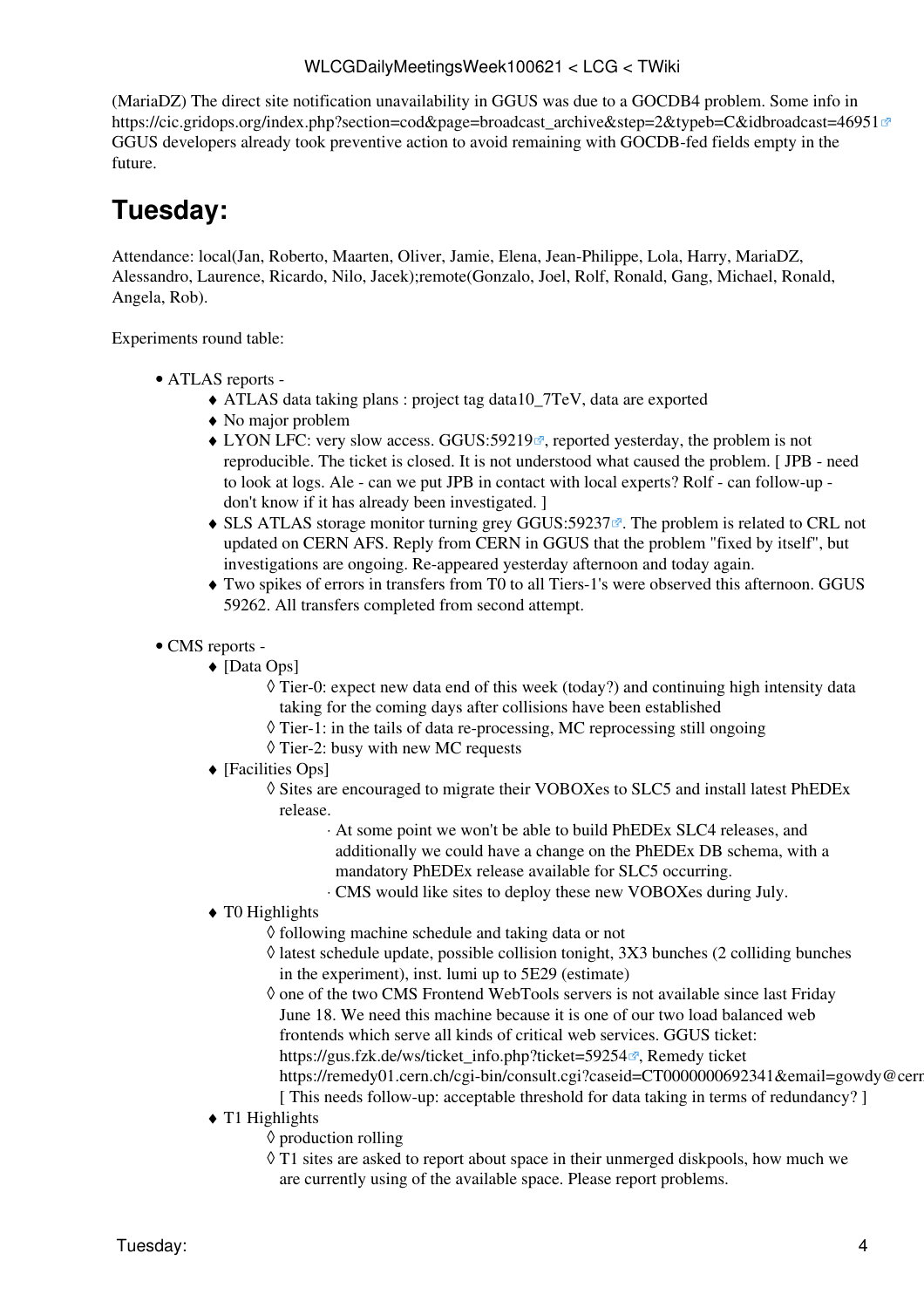- ◊ Several sites observed low CPU efficiencies of CMS jobs. This is most probably due to event sorting in the executable. Experts are looking into this.
- T2 Highlights ♦
	- $\Diamond$  MC production as usual
- ALICE [reports](http://alien2.cern.ch/index.php?option=com_content&view=article&id=75&Itemid=129)<sup>®</sup> GENERAL INFORMATION: Activities described yesterday in terms of MC production, analysis trains and Pass1 and 2 reconstruction are ongoing today.
	- ◆ TO site
		- $\Diamond$  in terms of the 900 [GeV](https://twiki.cern.ch/twiki/bin/edit/LCG/GeV?topicparent=LCG.WLCGDailyMeetingsWeek100621;nowysiwyg=1) recovered data, Alice has announced today that presently the offline team is reconstructing the data in Pass 2 with the latest [AliRoot](https://twiki.cern.ch/twiki/bin/edit/LCG/AliRoot?topicparent=LCG.WLCGDailyMeetingsWeek100621;nowysiwyg=1) revision and updated (with respect to the May Pass 2). The full 900 [GeV](https://twiki.cern.ch/twiki/bin/edit/LCG/GeV?topicparent=LCG.WLCGDailyMeetingsWeek100621;nowysiwyg=1) set has been successfully reprocessed (and replicated) and is now being analyzed.
	- ◆ T1 sites

CNAF: Half of the site in production (ce07, 2nd [CREAM](https://twiki.cern.ch/twiki/bin/view/LCG/CREAM) timing out at submission ◊ time). Alice contact person at the site already contacted.

- ◆ T2 sites
	- ◊ Subatech: Internal network failure on one module of a core router. Discovered around 18:00, the module has been replaced around 20:00. 2 hours unavailability but the services have recovered without manual intervention
	- IPNO: the problem reported yesterday concerning the blparser service of the [CREAM](https://twiki.cern.ch/twiki/bin/view/LCG/CREAM) ◊ service has been solved. However there is still some pending issue with the system, although the submission procedure works fine, the jobs fail [\(FailureReason](https://twiki.cern.ch/twiki/bin/edit/LCG/FailureReason?topicparent=LCG.WLCGDailyMeetingsWeek100621;nowysiwyg=1) = [pbs\_reason=-1]). Alice contact person at the site contacted
	- Trujillo: Site admin contacted again, the site is out of production since yesterday due ◊ to authentication problems shown by the local [CREAM](https://twiki.cern.ch/twiki/bin/view/LCG/CREAM) system
- LHCb [reports](https://twiki.cern.ch/twiki/bin/view/LHCb/ProductionOperationsWLCGdailyReports) -
	- A lot of MC and reco-stripping (05) activities. Reco-stripping is having problem in running ♦ jobs at CNAF and this slows down a bit the progress
	- We need to coordinate an ugrade on all gLite WMS used by LHCb at T1's to fix the annoying ♦ problem of jobs stuck in running status as reported by glite-wms-job-status. Past weeks test on the pilot gswms01 with the patch (<https://savannah.cern.ch/patch/index.php?3621> $\vec{v}$ ) installed showed a net improvement of this problem. [ Roberto / Maarten : stressed tested recent WMS recently. Can schedule upgrade at CERN soon. Patch not yet in staged rollout so external sites cannot so easily follow. Upgrade at Tier1s once patch officially release expected in a few days. Maarten - depends on overhead in release process. Patch declared certified. CMS have already deployed this on CMS WMS at CERN. ] \* T0 site issues:
		- $\Diamond$  [LSF](https://twiki.cern.ch/twiki/bin/view/LCG/LSF) seems to report wrong information on the used CPU Time ([GGUS:59247](https://ggus.eu/ws/ticket_info.php?ticket=59247) $\degree$ ) [Once transferred to Remedy no info in GGUS ] Ricardo - assigned to batch experts this morning, will have a look asap.
		- LFC-RO disappeared from the topology in the SAMDB, no SAM test results ◊ available any longer ([GGUS:59193](https://ggus.eu/ws/ticket_info.php?ticket=59193) $\textdegree$ ). Any news? [Assigned to SAM and not BDII will pick up - updates this afternoon. Roberto - since beginning of June don't have results from LFC local. ]
	- ◆ T1 site issues:
		- CNAF [LSF](https://twiki.cern.ch/twiki/bin/view/LCG/LSF) does not report properly the time left and all pilot abort immediately ◊ believing there is not time left
		- CNAF: one [CREAM](https://twiki.cern.ch/twiki/bin/view/LCG/CREAM) CE had problem submitting pilots. Jobs failed status was then ◊ wrongly reported by our gLite WMS ([GGUS:59253](https://ggus.eu/ws/ticket_info.php?ticket=59253) $\blacktriangledown$ )
		- $\Diamond$  SARA: problem accessing data via dcap port [\(GGUS:59252](https://ggus.eu/ws/ticket_info.php?ticket=59252) $\circ$ )

Sites / Services round table:

• BDII - Alessandro: GGUS ticket opened to some problem in SAM BDII - no entry found for one host.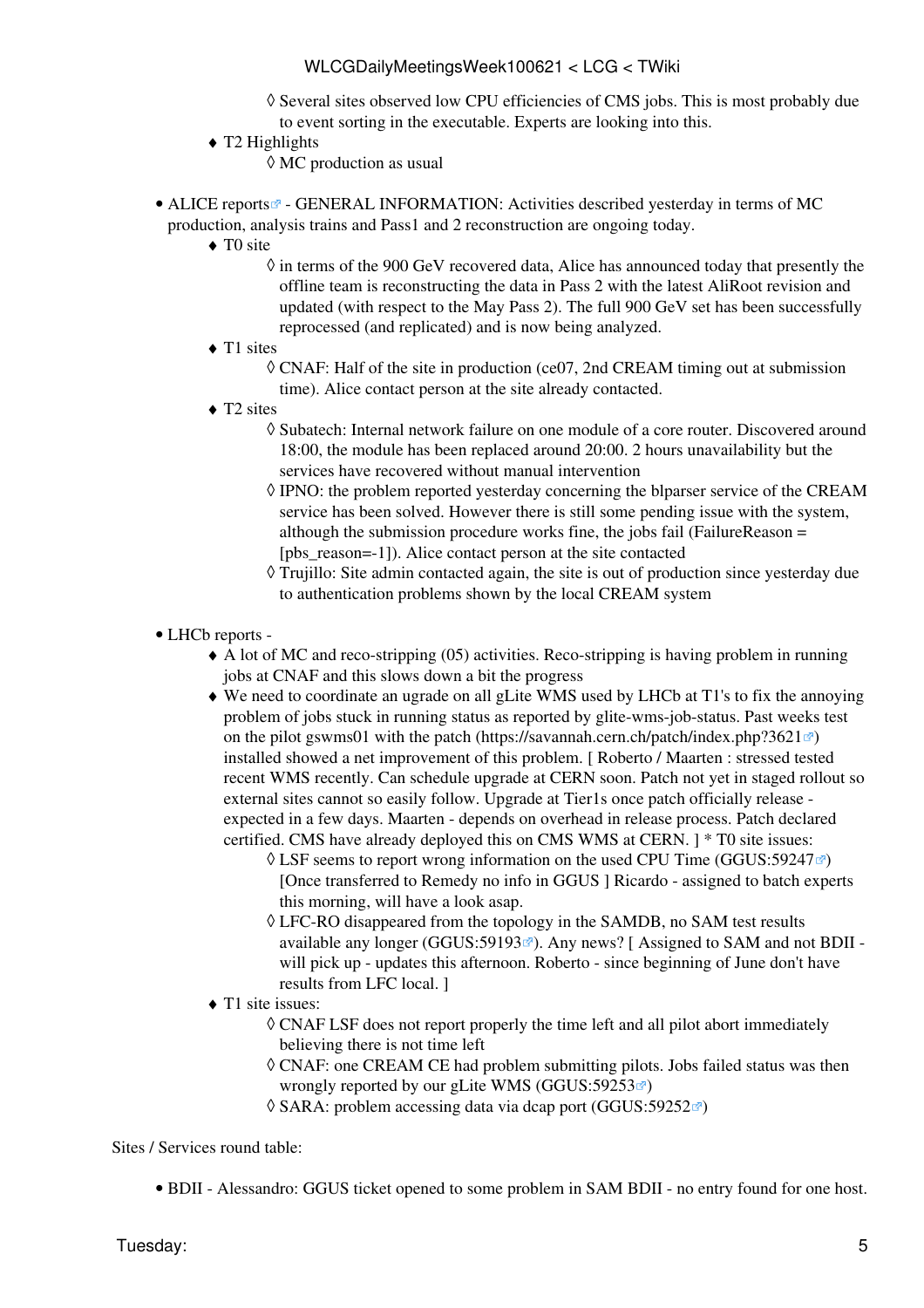More in general: in last few weeks ATLAS DCO observed an increase of # of failures related to (possible) BDII issue. Not sure if related to OSG - think could affect all sites. Started submitting GGUS tickets for all such problems to track better. (Don't know if there was a service change). Decouple issues: most errors "information entry" missing in BDII. Service provider? Load? Very difficult for experiments to tackle these issues. For ADC we think that this is a wider spread problem than OSG. Michael - let's ask Rob to summarize what we know OSG-side. Laurence :SAM problem tracked in a ticket - James managing this. Other problems with missing info: last week given 4 example tickets - all unrelated to each others. Different sites that use different top-level BDIIs. More detailed follow-up on 1 specific issue: was a service-related problem. gstat-prod can monitoring top-level and site-level BDIIs and hence infer status of resource level BDIIs. In this case problem on storage system. Can identify time when it happened but don't know why. local sysadmin has to investigate further - local monitoring and logs. Will produce trouble-shooting guide so that these issues can be followed-up. Michael - will this also cover SAM test issues? Lawrence - yes.

- $\bullet$  [IN2P3](https://twiki.cern.ch/twiki/bin/view/LCG/IN2P3) -
- FNAL very busy right now. SRM overload and had to restart again yesterday.
- NL-T1 dCache upgrade not executed on some pool nodes. Done this morning some pool nodes not available during this time. Ticket is waiting for reply - waiting for LHCb to confirm AOK.
- ASGC ntr
- BNL in middle of swapping core routers
- KIT ntr
- PIC since Saturday see jobs from ATLAS production mainly seg faulting. Known issue? ATLAS looking into it.
- OSG nothing other than BDIIs
- CNAF LHCb: have updated config for [LSF](https://twiki.cern.ch/twiki/bin/view/LCG/LSF) should fix their problem has to be tested (LHCb contact informed). [CREAM](https://twiki.cern.ch/twiki/bin/view/LCG/CREAM) CEs - seen a number of problems related to heap space exhausted in Tomcat. Will increase and restart. Roberto - do you think [LSF](https://twiki.cern.ch/twiki/bin/view/LCG/LSF) now back to "normality"? A: yes, should be.
- CERN DB tomorrow at 14:00 int11R db will be migrated to new h/w. On Thursday int2r of CMS also to new h/w. Both will take about 1 H.[ Ricardo - was this the same problems as at CERN? And what was change at CNAF? (CPU factor) ]

AOB: ([MariaDZ\)](https://twiki.cern.ch/twiki/bin/edit/LCG/MariaDZ?topicparent=LCG.WLCGDailyMeetingsWeek100621;nowysiwyg=1) GGUS:52383 $\Phi$  is pending since October 2009. Correctly assigned at the beginning to VOSupport(CMS), it ended up in the generic VO Management Support Unit. Now put back on the CMS VO Admin lap.

### <span id="page-6-0"></span>**Wednesday**

Attendance: local(Elena, Jean-Philippe, Zbigniew, Markus, Lola, [MariaG,](https://twiki.cern.ch/twiki/bin/edit/LCG/MariaG?topicparent=LCG.WLCGDailyMeetingsWeek100621;nowysiwyg=1) Maarten, Alessandro, Gavin, [MariaD](https://twiki.cern.ch/twiki/bin/edit/LCG/MariaD?topicparent=LCG.WLCGDailyMeetingsWeek100621;nowysiwyg=1), Ian, Roberto);remote(Alessandro/CNAF, Michael/BNL, Gonzalo/PIC, Joel/LHCb, Gang/ASGC, John/RAL, Angela/KIT, Onno/NLT1, Christian/NDGF, Rob/OSG, Catalin/FNAL).

- ATLAS [reports](https://twiki.cern.ch/twiki/bin/view/Atlas/ADCOperationsDailyReports)  •
	- Two problems were seen: transfers from T0 to all Tiers-1's were failing at first attempt ♦ because of srm failure but succeeded at second attempt [GGUS:59262](https://ggus.eu/ws/ticket_info.php?ticket=59262)<sup>®</sup> and timeouts in retrieving files from [T0ATLAS](https://twiki.cern.ch/twiki/bin/edit/LCG/T0ATLAS?topicparent=LCG.WLCGDailyMeetingsWeek100621;nowysiwyg=1) [GGUS:59269](https://ggus.eu/ws/ticket_info.php?ticket=59269) $\mathcal{P}$ . The source of both problem is overloaded CERN LDAP service. This has been fixed
	- Ongoing issue with SLS ATLAS storage monitor turning grey related to CRL not updated on ♦ CERN AFS [GGUS:59237](https://ggus.eu/ws/ticket_info.php?ticket=59237) ®
	- ♦ No major problem related to Tier-1's or Tier-2s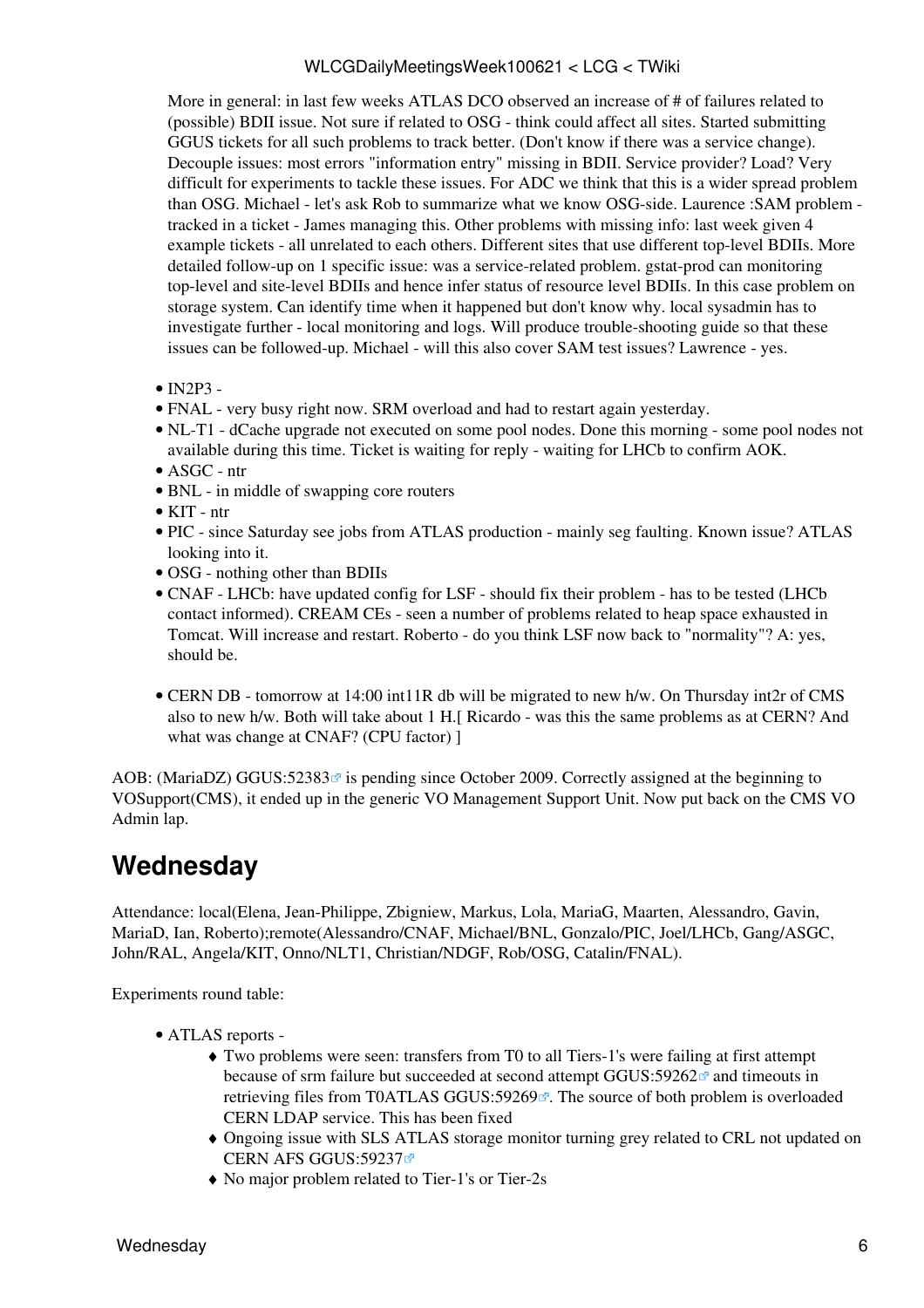### • CMS [reports](https://twiki.cern.ch/twiki/bin/view/CMS/FacOps_WLCGdailyreports) -

- $\triangleleft$  T0 Highlights
	- ◊ LDAP related issues as well
	- ◊ following machine schedule and taking data or not
	- latest schedule update, possible collision tonight, 3X3 bunches (2 colliding bunches ◊ in the experiment), inst. lumi up to 5E29 (estimate)
- $\triangleleft$  T1 Highlights
	- ◊ production rolling
	- T1 sites are asked to report about space in their unmerged diskpools, how much we ◊ are currently using of the available space. Please report problems.
- T2 Highlights ♦
	- ◊ MC production as usual
- ALICE [reports](http://alien2.cern.ch/index.php?option=com_content&view=article&id=75&Itemid=129)<sup>®</sup> GENERAL INFORMATION: Raw data transfer activities restarted. Presently transferring to NDGF, [RAL,](https://twiki.cern.ch/twiki/bin/view/LCG/RAL) CNAF, FZK
	- ◆ TO site
		- No issues have been found by ALICE after the upgrade of ce201 to the latest 3.2.6 ◊ version. Green light for the upgrade of ce202 and ce203 tomorrow. As soon as the services are migrated and put back in production, feedback will be provided to the service responsible
	- ◆ T1 sites
		- CNAF: ce07 back in production after the timeouts messages found yesterday and ◊ reported to the site admin.
	- ◆ T2 sites
		- MEPHI: Last russian site still blacklisted (still running SL4) has been put back in ◊ production today. The site is providing also a [CREAM](https://twiki.cern.ch/twiki/bin/view/LCG/CREAM) service. Submission services tested and no issues found. Pending service: xrootd SE still to be configured
		- Bratislava: Manual restartup of all local services at the site. Most probably the proxy ◊ renewal mechanism of the vobox has failed at a certain point killing all [AliEn](https://twiki.cern.ch/twiki/bin/edit/LCG/AliEn?topicparent=LCG.WLCGDailyMeetingsWeek100621;nowysiwyg=1) services. The vobox will be observed in the next hours to see if the problem persists

### • LHCb [reports](https://twiki.cern.ch/twiki/bin/view/LHCb/ProductionOperationsWLCGdailyReports) -

- A lot of MC and reco-stripping (05) activities. Reco-stripping is having problem in running ♦ jobs at CNAF and this slows down a bit the progress
- ◆ T0 site issues:
	- $\Diamond$  still valid the issue of LFC-RO not appearing in SAMDB [\(GGUS:59193](https://ggus.eu/ws/ticket_info.php?ticket=59193) $\circ$ )
- ◆ T1 site issues:
	- CNAF [LSF](https://twiki.cern.ch/twiki/bin/view/LCG/LSF) does not report properly the normalization factor used by CPU Time left ◊ utility to run in filling mode. The value is ~60 times larger than expected if the reference CPU is the machine advertised in the BDII (2373 2KSI) ([GGUS:59274](https://ggus.eu/ws/ticket_info.php?ticket=59274) $\textdegree$ )
	- SARA the file was stored on a server that was unavailable for a few minutes ◊  $(GGUS:59252 \n\mathbb{Z})$  $(GGUS:59252 \n\mathbb{Z})$  $(GGUS:59252 \n\mathbb{Z})$
- T2 sites issues: ♦
	- Legnaro: similar (to CNAF) problem in the value of the cpuf reported by [LSF](https://twiki.cern.ch/twiki/bin/view/LCG/LSF) ◊ ([GGUS:59272](https://ggus.eu/ws/ticket_info.php?ticket=59272)<sup>a</sup>)
	- ◊ also shared areas problems

Sites / Services round table:

- $\bullet$  CNAF
	- ♦ ALICE: [CREAM](https://twiki.cern.ch/twiki/bin/view/LCG/CREAM)-CE problems related to memory exhaustion. In contact with support
	- ♦ LHCb: CNAF does not publish normalized values. In contact with LHCb about this issue.
- BNL: ntr
- PIC: ntr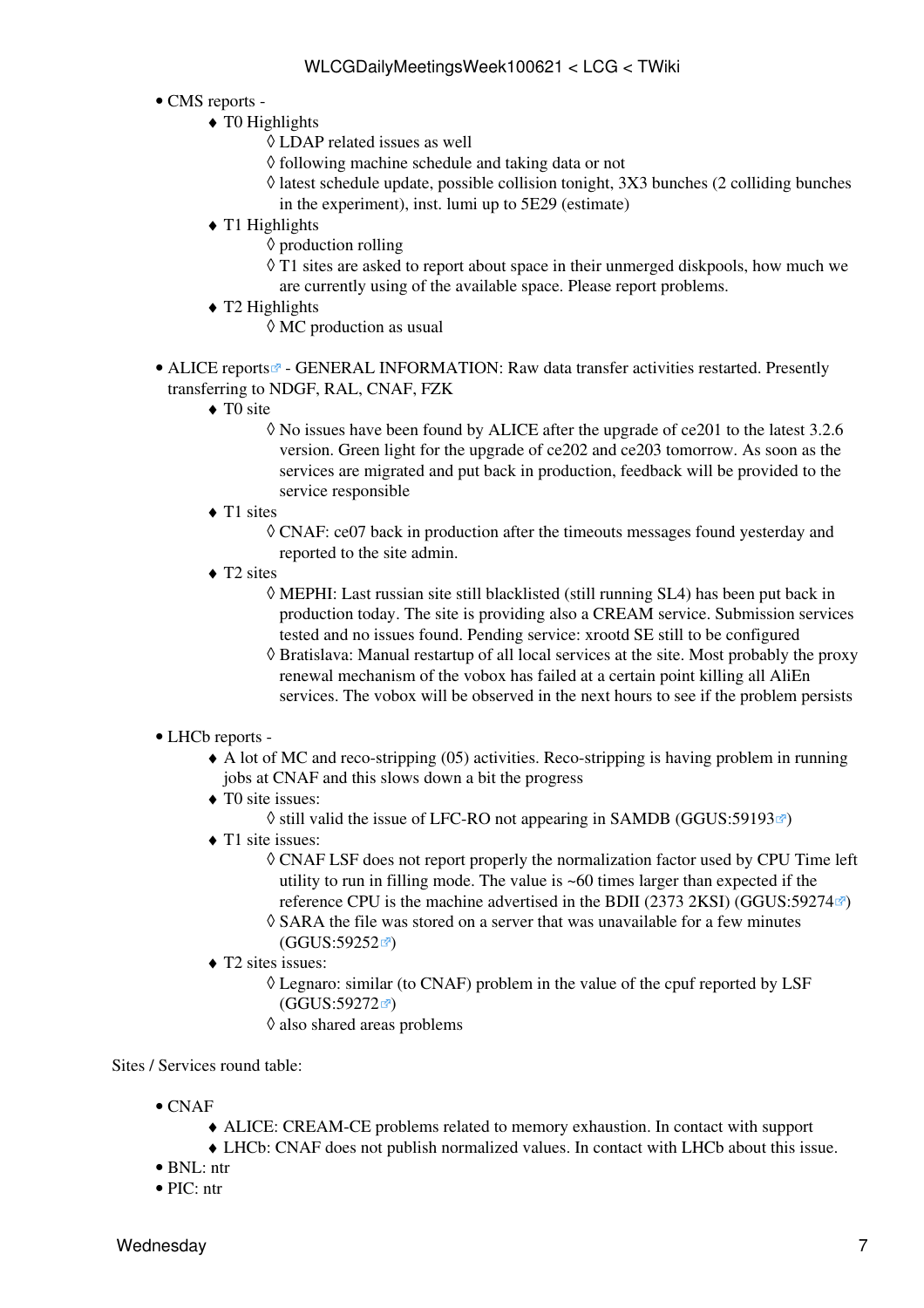- ASGC: ntr
- [RAL](https://twiki.cern.ch/twiki/bin/view/LCG/RAL): GGUS alarm ticket exercise. 2 hours delay between the ticket and the mail (normally a few minutes). Same problem seen at SARA. Problem at GGUS?
- KIT: ntr
- $\bullet$  NLT1:
	- SRM at SARA: tried new configuration parameter yesterday to shift the load out of ♦ overloaded servers but noticed problems when reading files; went back to the previous configuration; should be ok. GGUS:59283 $\sigma$  opened.
	- GGUS alarm ticket exercise: some confusion at NIKHEF where they try to do automatic ♦ processing of the tickets. The problem was due to the fact that the ticket was not signed by GGUS but by Guenter himself. This is wrong and should not happen. [GGUS:59327](https://ggus.eu/ws/ticket_info.php?ticket=59327)
- NDGF: ntr
- FNAL: ntr
- OSG: To investigate the issue of sites disappearing from SAM BDII, this BDII will be monitored carefully by OSG. The feeling is that this BDII is less stable than the central BDII. Alessandro: Atlas does not blacklist sites just according to the results of the SAM tests; they check that there are actual failures affecting Atlas jobs. Michael: as the SAM BDII is part of the verification of the sites, this service must be reliable.
- CERN:
	- Ian: CASTOR failures were noticed starting around 10:00 and jobs started failing around ♦ 13:00. This was investigated and fixed quickly: it was due to the overload of the CERN LDAP service used by the CASTOR disk servers. The root cause was a stress test done from virtual machines.
	- Gavin: this problem affected the batch service as well. Problem understood. No large scale ♦ stress test should target a production service. ce202 and ce203 upgrade tomorrow (announced in GOCDB).
	- ♦ DBs: migration of int11r instance to new hardware as announced.

AOB:

•

- $\blacklozenge$  ([MariaDZ\)](https://twiki.cern.ch/twiki/bin/edit/LCG/MariaDZ?topicparent=LCG.WLCGDailyMeetingsWeek100621;nowysiwyg=1) GGUS:52383<sup> $\alpha$ </sup> is pending since October 2009. Correctly assigned at the beginning to VOSupport(CMS), it ended up in the generic VO Management Support Unit. Now put back on the CMS VO Admin lap.
	- $\blacklozenge$  Please see <https://savannah.cern.ch/support/?115137> $\blacktriangledown$  about the ALARM tests
	- Joel reports a discrepency between VOMRS and [VOMS](https://twiki.cern.ch/twiki/bin/view/LCG/VOMS). A GGUS ticket must be submitted ♦ and assigned to VOMRS.

### <span id="page-8-0"></span>**Thursday**

Attendance: local(Elena, Jean-Philippe, Harry, Nicolo, Alessandro, Gavin, Ian, Maarten, [MariaD,](https://twiki.cern.ch/twiki/bin/edit/LCG/MariaD?topicparent=LCG.WLCGDailyMeetingsWeek100621;nowysiwyg=1) Jacek, Edoardo);remote(Jon/FNAL, Michael/BNL, Gang/ASGC, John/RAL, Jeff/NLT1, Angela/KIT, Davide/CNAF, Rob/OSG).

- ATLAS [reports](https://twiki.cern.ch/twiki/bin/view/Atlas/ADCOperationsDailyReports)  •
	- LYON LFC: some atlas users cannot access LFC. The problem is not seen permanently ♦ [GGUS:59344](https://ggus.eu/ws/ticket_info.php?ticket=59344) $\mathbb{Z}$ , investigation was done yesterday evening by [IN2P3:](https://twiki.cern.ch/twiki/bin/view/LCG/IN2P3) problem to establish authenticated connection. The ticket is re-assigned to LYON LFC team. Similar problem was observed Saturday [GGUS:59219](https://ggus.eu/ws/ticket_info.php?ticket=59219) $\mathcal{P}$ . JPBaud, in cc, would like to see the logs of the LFC servers if possible.
	- GGUS: problem when submitting tickets directly to LCG sites for normal/Team tickets (the ♦ problem was also seen on Saturday) [GGUS:59213](https://ggus.eu/ws/ticket_info.php?ticket=59213) $\mathbb{F}$  re-opened, email to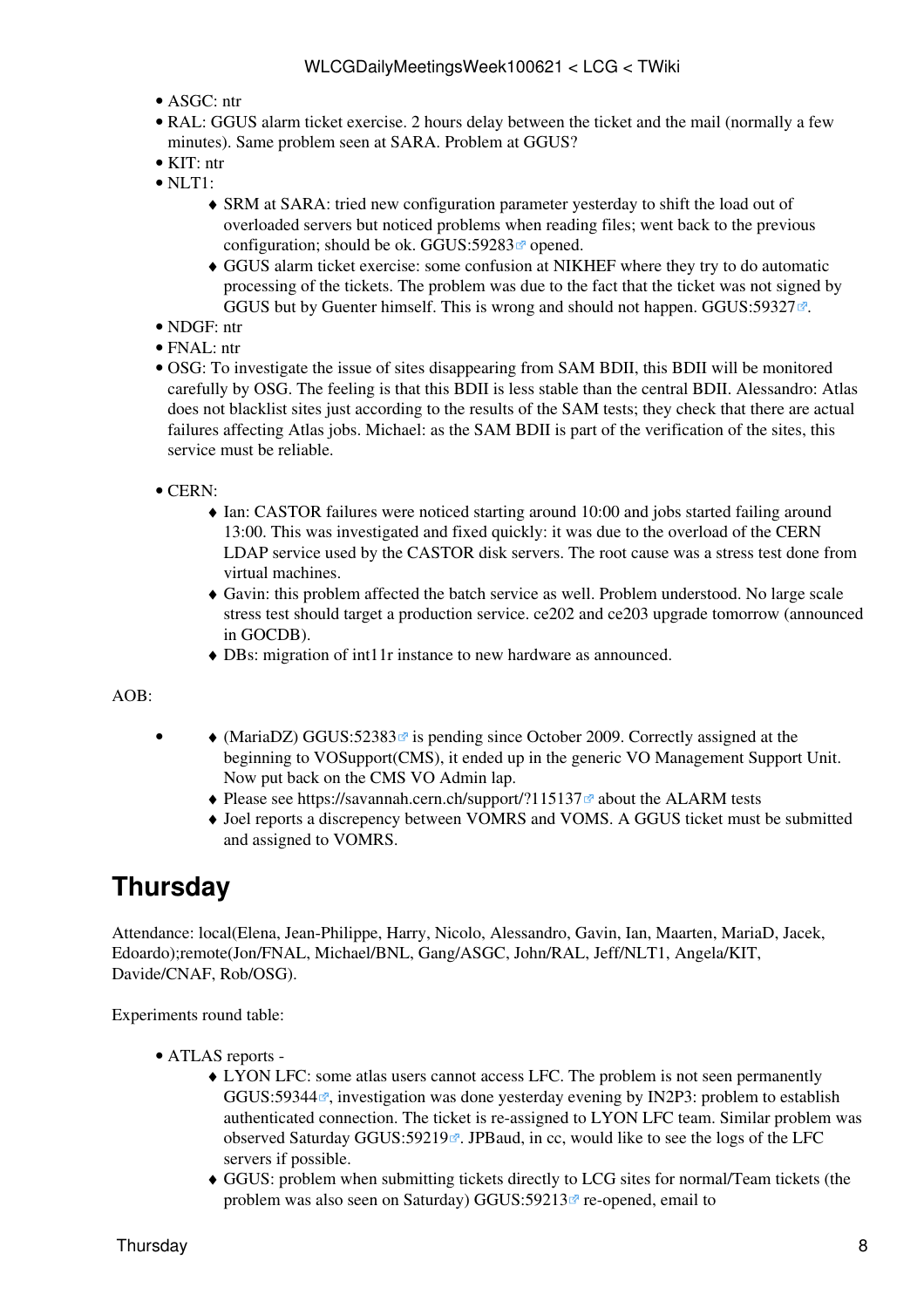[ggus-info@cernSPAMNOTNOSPAMPLEASE.ch](mailto:ggus-info@cernSPAMNOTNOSPAMPLEASE.ch). The problem was fixed.

- $\bullet$  Ongoing issue with CRL not updated on CERN AFS [GGUS:5923](https://ggus.eu/ws/ticket_info.php?ticket=5923)
- ATLAS data taking plans: Start physics run at 18:00 (data10\_7TeV). There will be the ♦ possibility to have up to 550MB/s RAW data from SFO to T0. More details in [elog](https://prod-grid-logger.cern.ch/elog/ATLAS+Computer+Operations+Logbook/13977)
- CMS [reports](https://twiki.cern.ch/twiki/bin/view/CMS/FacOps_WLCGdailyreports) -
	- $\triangleleft$  Issue at CERN
		- AFS slowness yesterday afternoon especially on AFS122 (CMS software). Back to ◊ normal performance at 8pm. No ticket was sent because nothing seemed to be broken.
		- $\Diamond$  Empty CRL file in AFS UI area: [GGUS:59349](https://ggus.eu/ws/ticket_info.php?ticket=59349) $\mathbb{F}$ ; fixed this morning
	- $\triangleleft$  T0 Highlights
		- ◊ following machine schedule and taking data or not
		- latest schedule update, possible collision tonight, 3X3 bunches (2 colliding bunches ◊ in the experiment), inst. lumi up to 5E29 (estimate)
	- $\blacklozenge$  T1 Highlights
		- ◊ production rolling
			- ◊ T1 sites are asked to report about space in their unmerged diskpools, how much we are currently using of the available space. Please report problems.
	- T2 Highlights ♦
		- ◊ MC production as usual
- ALICE [reports](http://alien2.cern.ch/index.php?option=com_content&view=article&id=75&Itemid=129)<sup>®</sup> GENERAL INFORMATION: Raw production ongoing: LHC period LHC10c (calibration events). MC production: 7TeV pp events. 4 analysis trains
	- ◆ TO site

Upgrade of ce202 and ce203 to the 3.2.6 version foreseen for this afternoon. ◊ Feedback will be provided to the system experts as soon as the nodes are put back in production

- ◆ T1 sites
	- ◊ No issues to report
- T2 sites \* To reinforce WN nodes under [CREAM](https://twiki.cern.ch/twiki/bin/view/LCG/CREAM)-CE, Hiroshima site will be in a drain mode ♦ at around 0300 (CEST) on June 27, and shutdown after 24H draining. \* Manual interventions needed this morning in Catania and [TriGrid](https://twiki.cern.ch/twiki/bin/edit/LCG/TriGrid?topicparent=LCG.WLCGDailyMeetingsWeek100621;nowysiwyg=1)-Catania, to put the sites back in production

### • LHCb [reports](https://twiki.cern.ch/twiki/bin/view/LHCb/ProductionOperationsWLCGdailyReports) -

A lot of MC and reco-stripping (05) activities. Reco-stripping is running close to its ♦ completion

|                                      |           |       |       | Processed(%) | running/wai |
|--------------------------------------|-----------|-------|-------|--------------|-------------|
| 3.5 Magnet Down                      |           |       |       |              |             |
| 6979 no prescaling, runs up to 71816 |           |       | 100%  | 1/0          | 337         |
| 6981 prescaling,                     | runs from | 71817 | 94.5% | 119/2        | 2.2.7       |
| 3.5 Magnet Up                        |           |       |       |              |             |
| 6980 no prescaling, runs up to 71530 |           |       | 99.9% | 0/0          | 2608        |
| 6982 prescaling,                     | runs from | 71531 | 99.8% | 2/1          | 34          |
|                                      |           |       |       |              |             |

- ♦ All SAM jobs failed in test the LHCb Applications due to a bad options on the LHCb side. •
	- $\triangle$  [VOMS:](https://twiki.cern.ch/twiki/bin/view/LCG/VOMS) [GGUS:59337](https://ggus.eu/ws/ticket_info.php?ticket=59337)<sup>®</sup> Inconsistencies observed between VOMRS and [VOMS](https://twiki.cern.ch/twiki/bin/view/LCG/VOMS)
	- ◆ T0 site issues:
		- The USER space token got filled up (as reported by SLS and service managers). ◊ LHCb Data Manager has to clean it up.
	- ◆ T1 site issues:
		- ◊ SARA: dcap access issue reported at [GGUS:59252](https://ggus.eu/ws/ticket_info.php?ticket=59252) has been confirmed to be solved.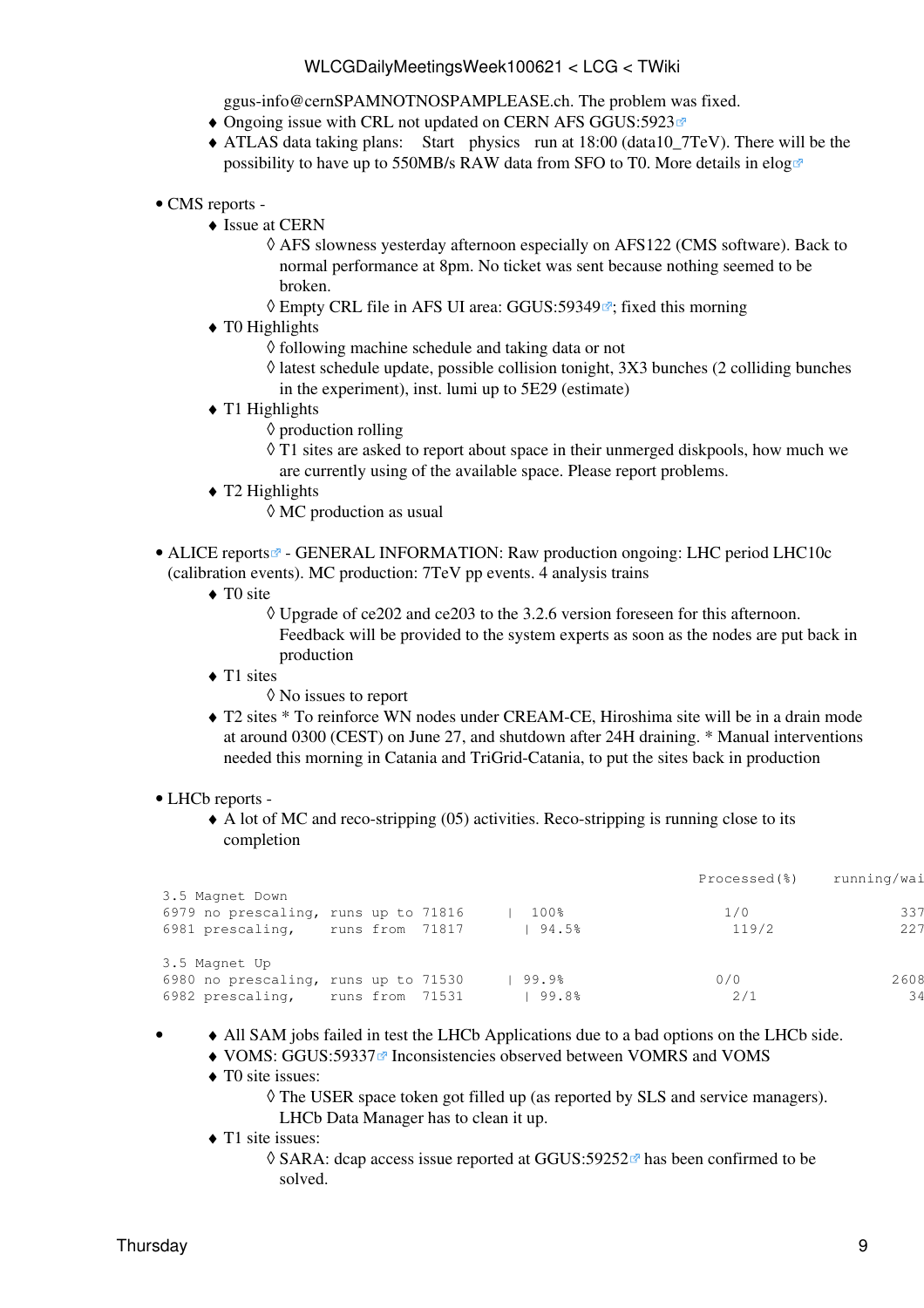- CNAF (and Legnaro): [LSF](https://twiki.cern.ch/twiki/bin/view/LCG/LSF) returning inconsistent (with the BDII) information ◊  $(GGUS:59274 \text{ m})$  $(GGUS:59274 \text{ m})$  $(GGUS:59274 \text{ m})$ . The discussion is proceeding and it looks like site managers believe that this is not matter to be exposed to experiments. However the problem is a real problem, the information returned by [LSF](https://twiki.cern.ch/twiki/bin/view/LCG/LSF) clients on the WN are used to run pilots in filling mode.
- T2 sites issues: ♦
	- $\Diamond$  RO-07-NIPNE, problem with shared objects [\(GGUS:59339](https://ggus.eu/ws/ticket_info.php?ticket=59339) $\circ$ )
	- ◊ GRISU-CYBERSAR-CAGLIARI: shared area issue ([GGUS:59334](https://ggus.eu/ws/ticket_info.php?ticket=59334) )

Sites / Services round table:

- FNAL: ntr. Question from Jon: how many alarms should have been received by a site for the alarm test? Answer: one.
- BNL: ntr
- ASGC: ntr
- [RAL:](https://twiki.cern.ch/twiki/bin/view/LCG/RAL) disk problem GDSS547
- $\bullet$  NLT1:
	- ♦ SARA SE: dCache 1.9.5-19 does not accept old style proxies
	- alarm test: SARA did not receive any mail notification. Jeff would like to get from GGUS ♦ support the mail timestamp and mail id to investigate.
- KIT: ntr
- CNAF: ntr
- OSG: alarm tickets exercise went well in OSG: tickets received and processed quickly.
- CERN-PROD: SIRs for LDAP overload incident: [IncidentLDAP220610](https://twiki.cern.ch/twiki/bin/view/PESgroup/IncidentLDAP220610) and [IncidentsLdapOverloaded22Jun2010](https://twiki.cern.ch/twiki/bin/view/CASTORService/IncidentsLdapOverloaded22Jun2010)

AOB: ([MariaDZ\)](https://twiki.cern.ch/twiki/bin/edit/LCG/MariaDZ?topicparent=LCG.WLCGDailyMeetingsWeek100621;nowysiwyg=1)

- ALARM test script hickups are the reason for yesterday's personal certificate signature. Tier 1 sites should only consider the alarm tickets submitted 2010-06-23 12:27:51 UTC and check they received the alarm mail correctly signed with the GGUS certificate or not. Please enter comments in https://savannah.cern.ch/support/?115137<sup>a</sup> if possible.
- GGUS:59337<sup> $\alpha$ </sup> corresponds to LHCb report of vomrs-voms non-sync. Should be repared now (?)
- SIR by the GGUS developer on the GOCDB-GGUS data copy problem again in <https://savannah.cern.ch/support/?115297#comment1> $\infty$ . Thanks to Tom Fifield for reporting this.

## <span id="page-10-0"></span>**Friday**

Attendance: local(Elena, Harry, Jean-Philippe, Alessandro, Jamie, [MariaG](https://twiki.cern.ch/twiki/bin/edit/LCG/MariaG?topicparent=LCG.WLCGDailyMeetingsWeek100621;nowysiwyg=1), Rafaelo, Maarten, Ian, Jacek, Akshat);remote(Michael/BNL, Jon/FNAL, Rolf/IN2P3, Robert/LHCb, Gang/ASGC, Vladimir/CNAF, John/RAL, Jos/KIT, Onno/NLT1, Rob/OSG).

- ATLAS [reports](https://twiki.cern.ch/twiki/bin/view/Atlas/ADCOperationsDailyReports)  •
	- physics run during the night (data10  $7 \text{TeV}$ ) with 300MB/s RAW data from SFO to T0. New physics run is expected tonight. ◆ ATLAS data taking:
	- $\blacklozenge$  LYON LFC: ongoing problem with accessing [IN2P3](https://twiki.cern.ch/twiki/bin/view/LCG/IN2P3) LFC [GGUS:59344](https://ggus.eu/ws/ticket_info.php?ticket=59344) $\blacktriangledown$ , GGUS is updated with client side error messages with more infos from logs of ATLAS Site Services. Rolf: expert working on it, should get a reply tonight. Allessandro: is alarm ticket ok if problem occurs again? Yes.
- CMS [reports](https://twiki.cern.ch/twiki/bin/view/CMS/FacOps_WLCGdailyreports) -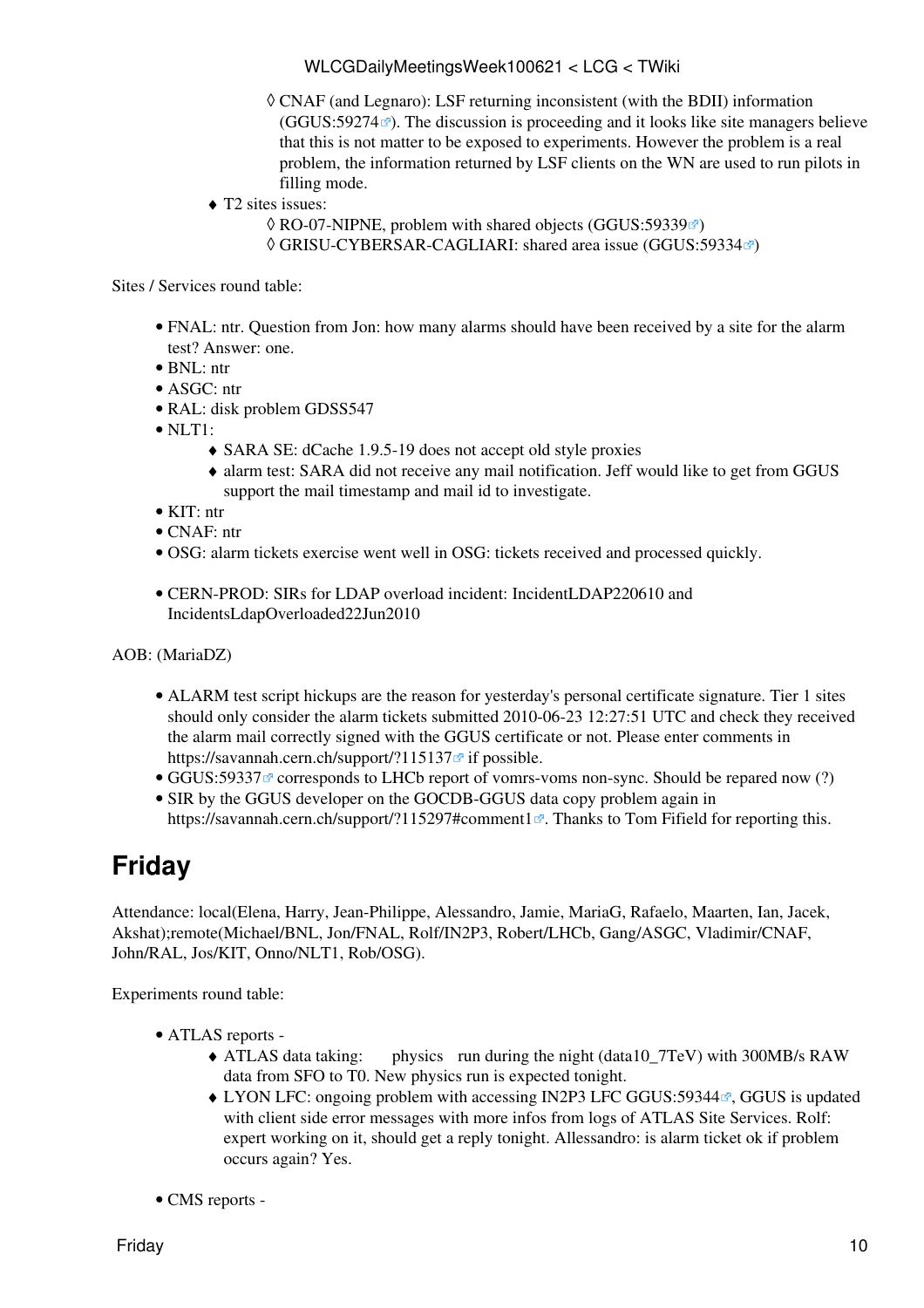- $\triangleleft$  T0 Highlights
	- ◊ recorded some data in last nights fill
	- ◊ expect more data this weekend
	- latest schedule update, possible collision tonight, 3X3 bunches (2 colliding bunches ◊ in the experiment), inst. lumi up to 5E29 (estimate)
- $\blacklozenge$  T1 Highlights
	- ◊ production rolling
	- ◊ T1 sites are asked to report about space in their unmerged diskpools, how much we are currently using of the available space. Please report problems.
- T2 Highlights ♦
	- ◊ MC production as usual
- ALICE [reports](http://alien2.cern.ch/index.php?option=com_content&view=article&id=75&Itemid=129)<sup>®</sup> GENERAL INFORMATION: No raw data reconstruction activity at this moment. Production concentrated on user analysis activities and MC.
	- ◆ TO site
		- $\Diamond$  ce202 and ce203 migrated to 3.2.6 version yesterday afternoon. The systems were tested and validated by Alice. No issues found. Feedback sent to the service responsible
	- ◆ T1 sites
		- ◊ No issues to report
	- ◆ T2 sites
		- Legnaro anounced some problems during the migration of the local [CREAM](https://twiki.cern.ch/twiki/bin/view/LCG/CREAM) to 1.6 ◊ (site was yesterday in downtime to proceed with the upgrade of the system). The site has downgraded to CRE!M1.5 until the problems are solved. Site back in production with CREAM1.5
- LHCb [reports](https://twiki.cern.ch/twiki/bin/view/LHCb/ProductionOperationsWLCGdailyReports) -
	- ♦ Received a run (10 files in total) last night.
	- ♦ Reco-stripping-05 is running close to its completion while reco-stripping-04 a bit late.
	- ♦ MC productions still ongoing with some problem application side.
	- ◆ T0 site issues:
		- 3D stream replication failures to pic since yesterday (processes got stuck on one of ◊ big transaction last night, unknown the reason). This means no new [ConditionDB](https://twiki.cern.ch/twiki/bin/edit/LCG/ConditionDB?topicparent=LCG.WLCGDailyMeetingsWeek100621;nowysiwyg=1) data replicated to the Iberian T1; today at 10.22 it affected also the capture process; for one hour no new data were replicated to all T1s. So far the problem has been fixed. So replication to T1s is on track and all data gaps had been recovered. Open a GGUS ticket for traceability (GGUS:  $59404\degree$ ) considering that this problem - in data taking period - would have compromised the data reprocessing at T1's letting all jobs to crash and would have been important enough to raise an ALARM. Reason of the process stuck has to be further investigated.
		- ◊ wms203 in drain to apply the patch that cures issues against CREAMCEs
		- $\Diamond$  upgraded the two remaining CREAMCEs ce202 and ce203 to 3.2.6
		- The FAILOVER space token got filled up yesterday has been cleaned by the data ◊ manager. Crash files uploaded in the debug area (served by the same service class)
	- ◆ T1 site issues:
		- ◊ PIC: MC\_M-DST space token completely full bringing all transfers to there failing. PIC provided their quota to LHCb so this becomes an issue for LHCb to steer upload of MC output data somewhere.
		- [RAL](https://twiki.cern.ch/twiki/bin/view/LCG/RAL): Observed some degradation in the SARA-RAL transfer channel. The ◊ replication takes very long and the channel is particularly slow if compared with any other channel setup at [RAL](https://twiki.cern.ch/twiki/bin/view/LCG/RAL) (or at CERN) to [RAL](https://twiki.cern.ch/twiki/bin/view/LCG/RAL) ([GGUS:59397](https://ggus.eu/ws/ticket_info.php?ticket=59397) $\mathbb{F}$ ).
	- T2 sites issues: ♦
		- ◊ none